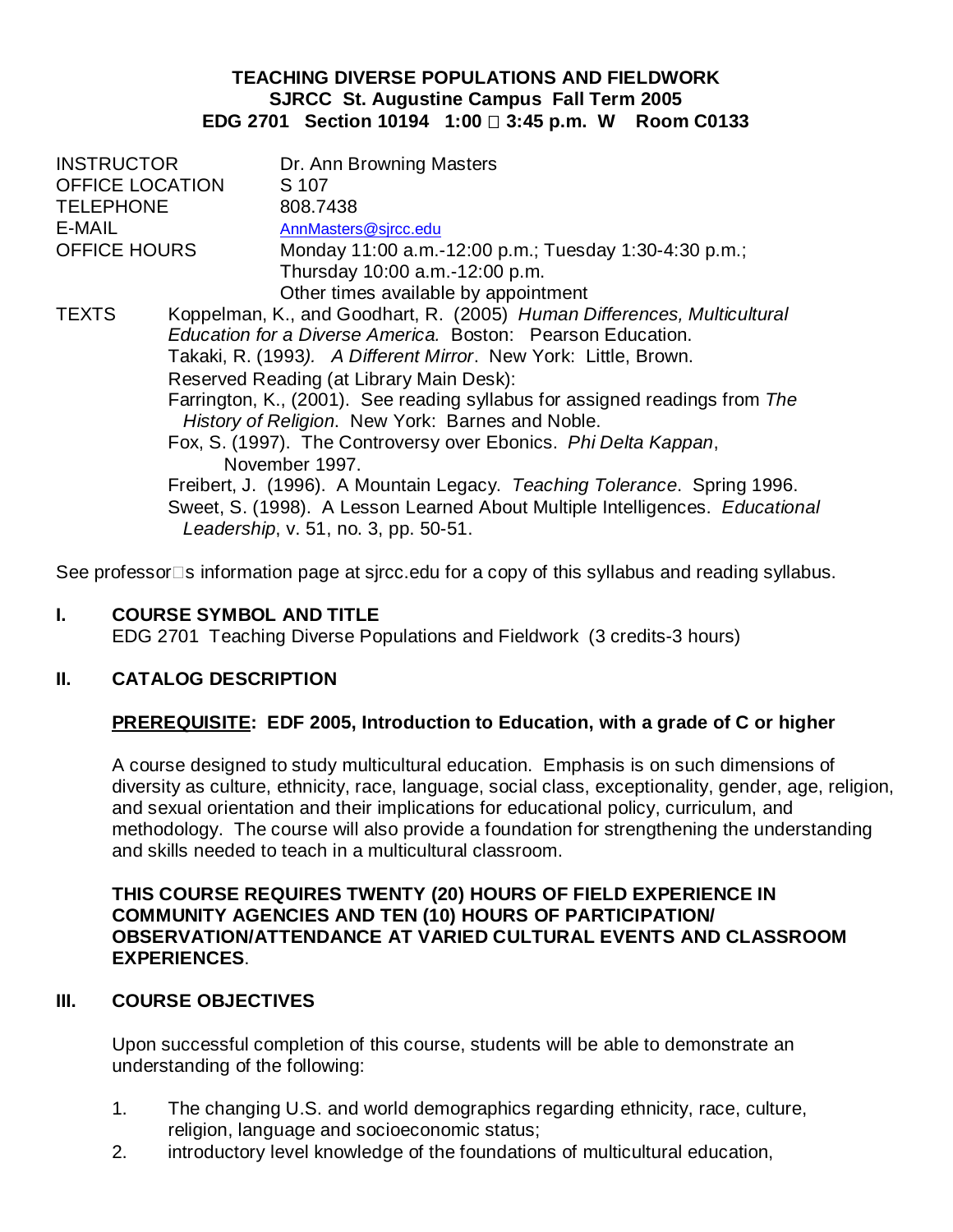including key terms, goals, principles, philosophical tenets, models of curriculum infusion, models of development stages, theory and research;

- 3. the cultural, ethnic, social class, gender, sexual orientation, emotional, religious, intellectual and physical aspects of human differences;
- 4. their (teacher education candidates $\square$ ) personal stage or level of development regarding assumptions and attitudes about diversity;
- 5. a schema for learning about any culture;
- 6. the use of a schema for learning about one or two local ethnic/cultural groups;
- 7. the dynamics of bigotry based on race, culture, exceptionality, gender, and sexual orientation;
- 8. their (teacher education candidates<sup>[1]</sup>) personal and cultural assumptions and attitudes regarding persons of other races, cultures, religions, gender, sexual orientation, and physical/emotional/learning capacities;
- 9. the distribution of power in the U.S. society and the effects of diverse student populations on educational policies and practices such as standardized testing, ability grouping, curriculum tracking, segregated schools, inequitable school funding, school choice, vouchers, teacher expectations, and teacher-student interactions.

# **IV. COURSE CONTENT**

- A. Diversity in the United States
	- 1. Changing American demographics
	- 2. Cultural diversity in the United States
	- 3. Democracy and meritocracy
	- 4. The role of legislation and courts regarding diversity
	- 5. Conflicting themes of assimilation and pluralism among ethnic minorities in the United States
	- 6. Prejudice and discrimination
- B. Multicultural Education
	- 1. Key concepts of multicultural education
	- 2. Multicultural schools
- C. Individual Differences that Affect Teaching and Learning
	- 1. Learning styles: interaction between culture and the individual
	- 2. Beyond learning style: an overview of other key individual differences in the classroom
	- 3. Educational concepts and teaching strategies for multicultural classrooms
- D. Strengthening Multicultural and Global Perspectives in Teaching
	- 1. Global and multicultural perspectives in the classroom
	- 2. Implementing the curriculum model guidelines and lesson plans
- E. Aspects of Diversity
	- 1. Human differences
	- 2. Schemas for learning about ethnicity/culture
	- 3. Developing understanding and skills for a multicultural society

# **V. REQUIRED SPECIAL ACTIVITIES/SUPPLIES**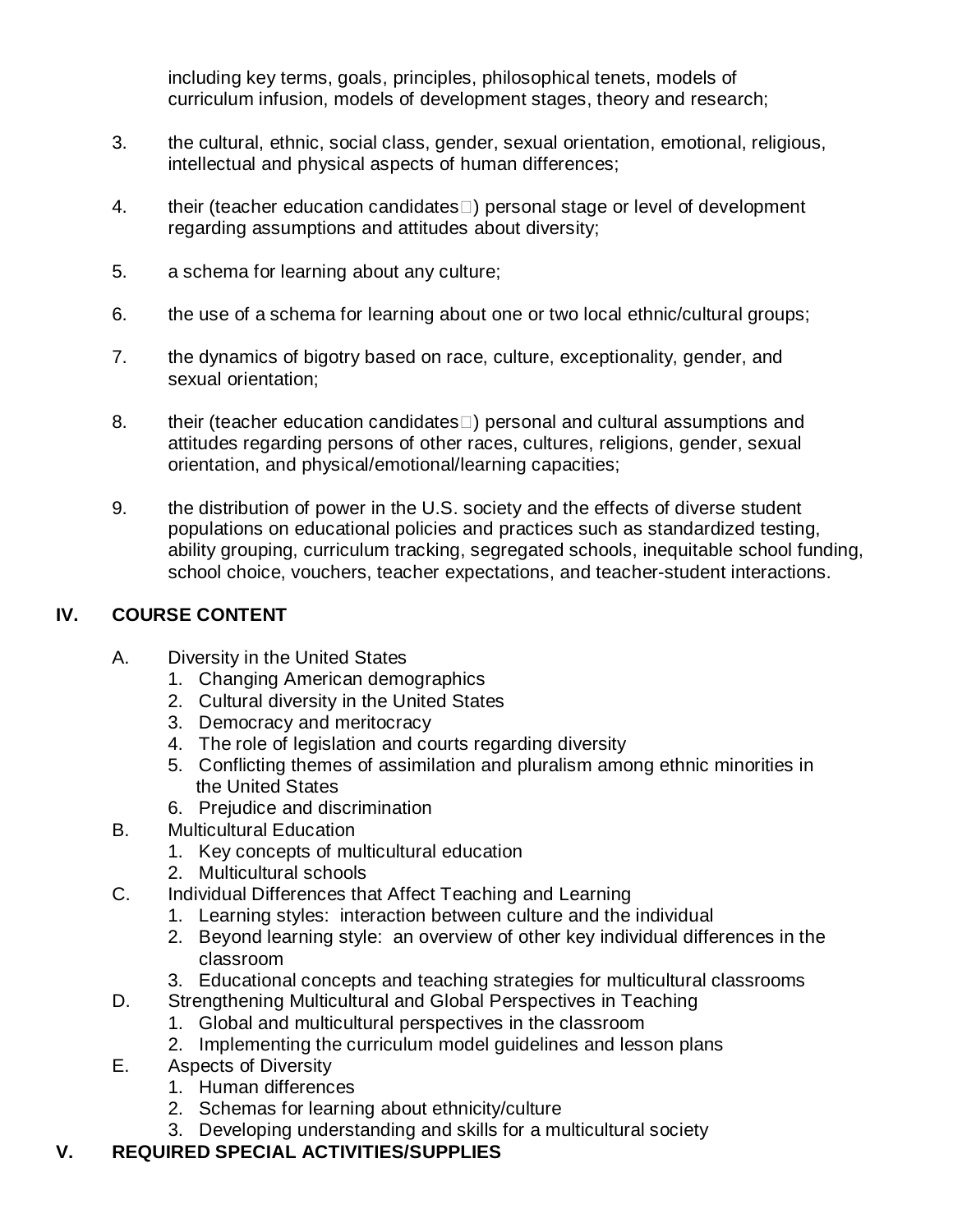- 1. A volunteer practicum will be completed two hours per week for ten weeks.
- 2. Students will observe/attend/participate in one cultural experience.
- 3. A #2 pencil and a black pen will be used for all tests.
- 4. Black ink on white 3 X 5 note cards will be used for chapter and reserve reading discussion notes.

# **VI. EVALUATION**

# **Academic Integrity (from SJRCC policy on Academic Integrity)**

Students in this class must know, observe, and not compromise the principles of academic integrity. It is not permissible to cheat, to fabricate or falsify information, to submit the same academic work in more than one course without prior permission, to plagiarize, to receive unfair advantage, or to otherwise abuse accepted practices for handling and documenting information. The grade for this course includes the judgment that the student $\square$ s work is free from academic dishonesty of any type. Violations or infractions will be reported to the Vice President of Student Affairs and may lead to failure of the course and other sanctions imposed by the college.

# **Grading System:**

| А. | Exams                         | 50% | Grade Scale: 90-100 | A |
|----|-------------------------------|-----|---------------------|---|
| В. | Practicum performance         | 20% | 80-89               | B |
| C. | Practicum reaction papers and | 10% | 70-79               |   |
|    | Integrative paper             |     | 60-69               | D |
| D. | Participation                 | 10% | below 60            |   |
| Е. | Cross-cultural experience     | 10% |                     |   |

# **Tardiness, Absences, Timeliness of Assignments:**

There will be no make-up tests or assignments due to unexcused absences/lateness. Late assignments will not be graded.

Excused absences will be discussed in the first week of class. Students who request an excused absence due to illness must present a doctor $\square$ s note for the missed class no later that one week after the absence in order for this request to be considered. Notification to the professor should not be misinterpreted as an automatic excused absence.

Repeated tardy arrivals and/or absences may result in the student being withdrawn from class (see catalog) or final grade reduction. Any student who is absent four or more hours (from class and/or practicum site) before or after the final drop date will have his/her final grade reduced by one letter grade. The final grade will continue to be reduced by one letter grade for each additional three hours missed. Chronic tardy arrival will be counted as partial absences and upon accrual will result in final grade reduction or contribute to withdrawal from the course.

Please use good time management skills concerning written assignments. Everyone knows that computers have glitches and printers run out of ink. However, last minute preparation problems will cause your work to be late, and, therefore, not graded. Start early and be sure to save your work. Currently enrolled SJRCC students may use the computer labs to complete assignments, but do not wait until the last minute to find an available lab computer.

# **A. Exams**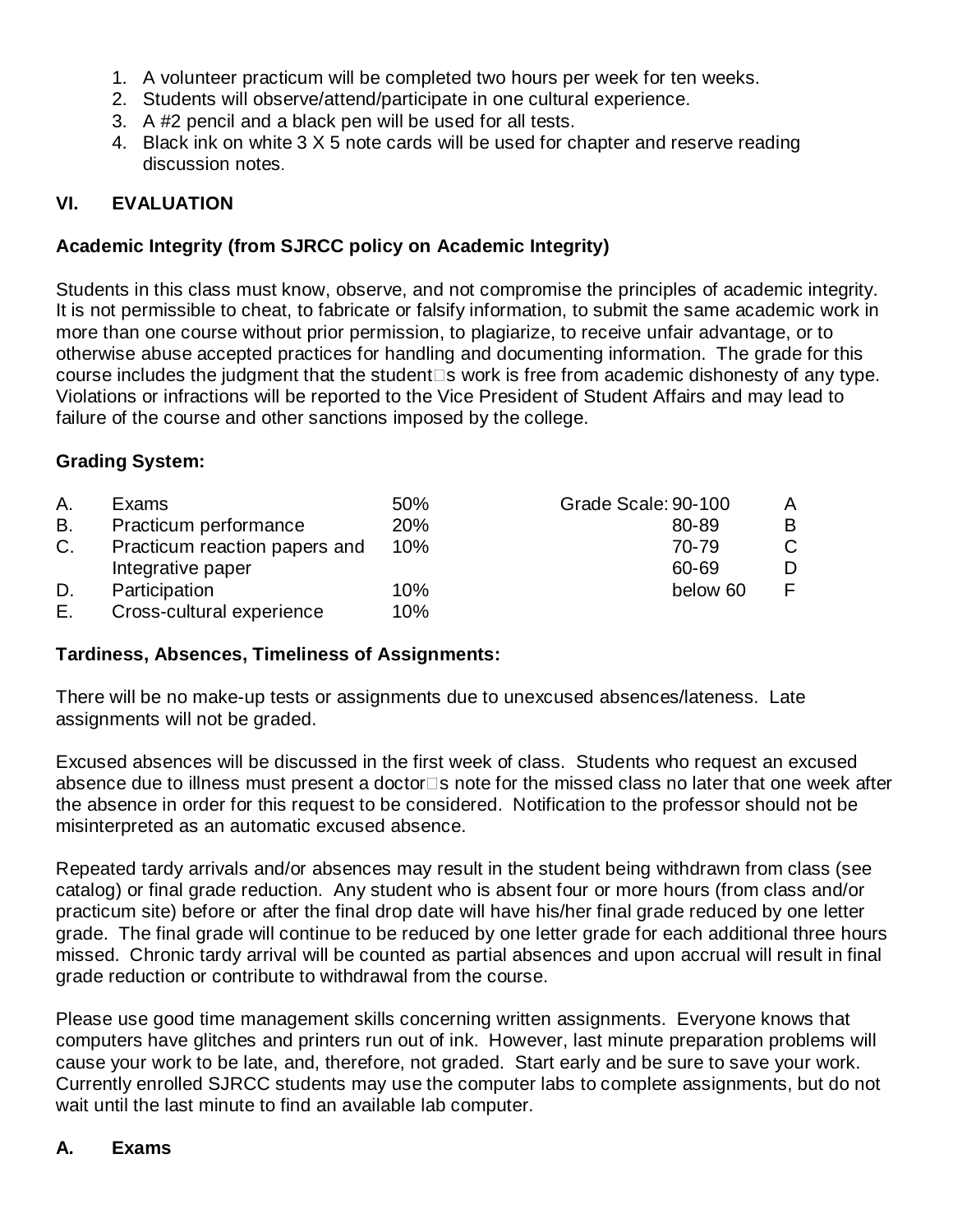A mid-term and final exam will be given. To insure the highest possible success, students should begin to study for exams with reference to the chapters and reserved readings assigned in the Reading and Assignment Syllabus at the end of this document. Students will also be responsible for and tested on additional material presented in the professor $\square$ s lectures, class activities, and class presentations. The final exam will include written portfolio page assignments for videos viewed in class, a portfolio page concerning religion and education, and other written assignments. See **Addendum D** for final exam religion and education portfolio page directions.

There will be no make up tests due to tardiness or unexcused absences. Excused make-up testing will use a different test format, usually an essay format. Notification to the professor should not be misinterpreted as an automatic excused absence.

A #2 pencil will be used for scantron exam answers and a black pen will be used for written exam answers.

### **B. Field Experience: Practicum**

EDG 2701 is a pre-professional education course. It requires more work and study than other three credit hour classes. Students who enroll in EDG 2701 are called pre-service teachers. Pre-service teachers are expected to demonstrate professional behavior in order to obtain placement in fieldwork, to continue placement in fieldwork, and to be successful in this course.

The field experience will consist of a **20-hour volunteer practicum** in a community agency. All field experiences must be approved in advance by the professor. Students will complete a **weekly one-page typewritten reaction paper** for each site visit. Students will also keep **a log of practicum dates and hours** to be attached to the integrative paper. See reading syllabus for due date of integrative paper required at the end of the practicum.

**The practicum** will be completed in **weekly two-hour sessions**. Students are required to complete an in-class practicum orientation before beginning the practicum. It is the responsibility of the student to comply in a timely manner with agency screening procedures to secure a practicum placement. See reading syllabus for approved practicum beginning and ending times. No practicum may begin until the professor has received a signed student syllabus form, signed student field work form, and signed practicum sponsor form.

More information concerning the practicum is found in the Field Observation/Practicum information packet. Students should review this information and consult with the professor if there are any questions.

### **C. Written Assignments: Practicum Reaction Papers/Reading Discussion Note Cards/Cross-Cultural Experience Review/Integrative Paper**

Students will complete:

- a weekly one-page typewritten reaction paper for the prior week<sup>n</sup>s practicum work
- a legibly handwritten or typewritten **weekly reading discussion note card** with a question or point for discussion for each assigned reading (see **D.**)
- a **typewritten three-five page integrative paper**
- a **typewritten two-page cultural experience review paper** (see **E.**)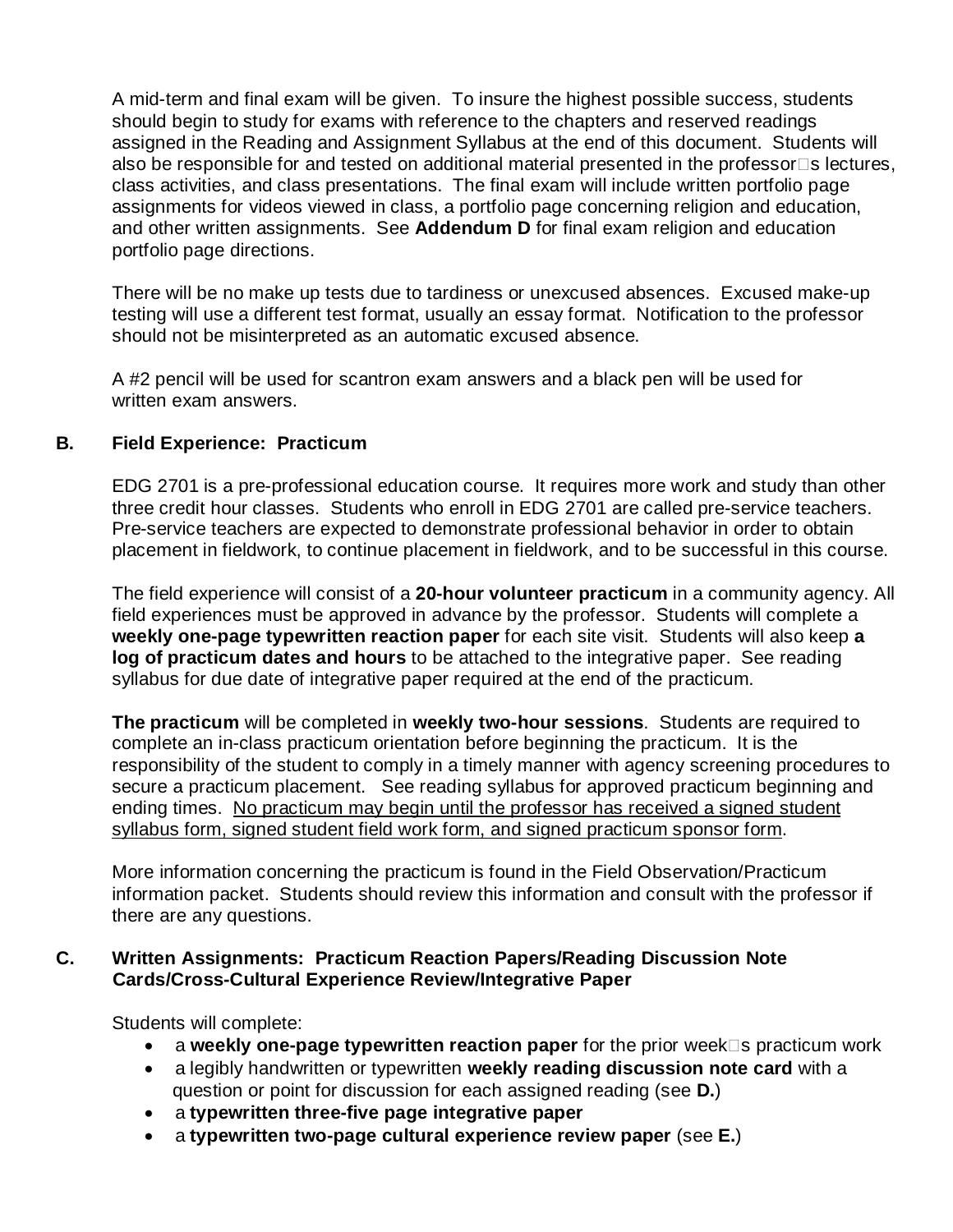Reaction papers are due at the beginning of the first class of each week. Note cards are due at the beginning of class the day of the assigned reading(s). See Reading and Assignment Syllabus for cultural event review and integrative paper due dates. All work is due at the beginning of class.

The reading discussion note card must contain a question or point for discussion for each reading assignment. It must be completed using black ink on a white 3 X 5 note card. The reading discussion note card must be legible for grading. If a student is aware that his/her cursive writing is difficult to read, the note should be printed or typed. Illegible note cards will not be graded.

Practicum reaction papers, the cross-cultural event review, and the integrative paper must contain correct grammar, spelling, punctuation, and capitalization. The practicum reaction paper grade and the cross-cultural event review grade will be reduced by ten points for every two errors. The integrative paper grade will be reduced proportionately. The integrative paper will be weighted as two reaction papers. Please proofread carefully.

Please use good time management skills concerning written assignments. Everyone knows that computers have glitches and printers run out of ink. However, last minute preparation problems will cause your work to be late, and, therefore, not to be graded. Start early and be sure to save your work. Currently enrolled SJRCC students may use the computer lab to complete assignments, but do not wait until the last minute to find an available lab computer.

### **Practicum Reaction Paper/Cultural Event Review Paper/ Integrative Paper formats:**

- White paper only
- Your name and practicum week must appear at the top right of the reaction paper
- Your name and cultural event/book/video name must appear at the top right of the cultural event review paper
- Your name must appear at the top right of the integrative paper. Do not use a cover page or place paper in any form of binder.
- Double-spaced
- Standard sized (10-12) print
- One-inch margins
- Reaction papers and cultural event review papers at least one page in length, but no longer
- Integrative paper stapled in upper left corner
- Illegible papers and papers not meeting the requirements above will not be graded.

### **Reaction papers must contain the following information:**

Paragraph one: Set the scene. Identify the site, time, clients, activities or tasks performed.

Paragraph two: What did you learn? Integrate (connect) your activities and observations with assigned readings, class discussion, assigned activities, related current events, prior education course learning. Identify what you found to reinforce or found to contradict prior learning.

Paragraph three: What is your reaction? Record your reactions to your activities, tasks, clients, peers, supervisors, practicum site climate/organization, or your personal/professional insights.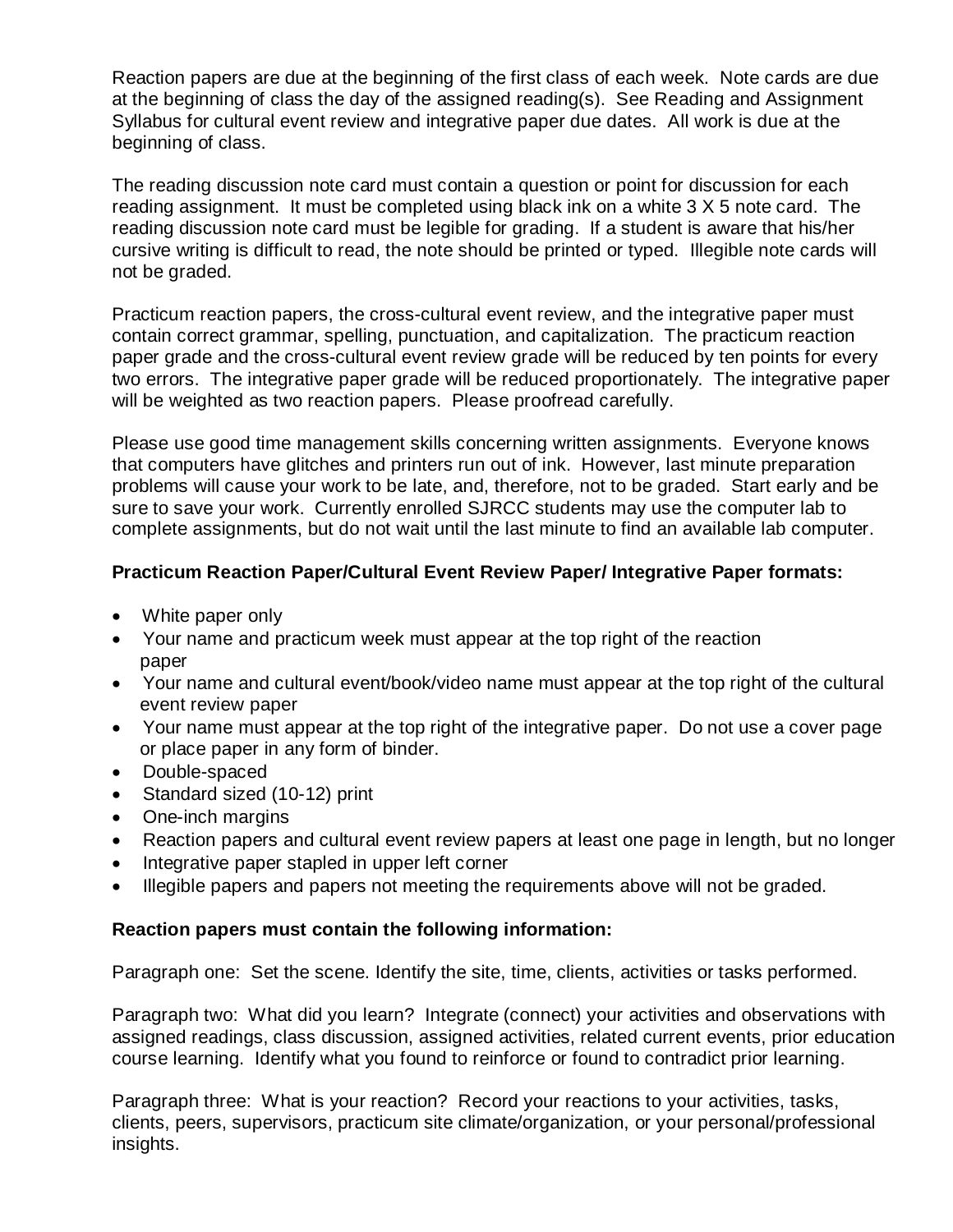### **Integrative Paper**

The purpose of the integrative paper is to allow the student the opportunity to reflect on his/her practicum and course work learning experience in relation to his/her future career as a teacher. The integrative paper will be 3-5 typewritten pages and should follow written assignment format requirements above. Grammar, spelling, and punctuation errors will reduce the paper grade as described above. Lack of clarity and accuracy will also reduce the paper grade. The integrative paper will be weighted as two reaction papers.

All students will be required to address the following 9 points in their integrative paper:

Identify the most valued learning experience from:

- 1. class discussions
- 2. class activities
- 3. text/readings
- 4. videos
- 5. practicum
- 6. cross-cultural experience

Describe how you think this class will affect you

- 7. personally
- 8. professionally
- 9. Attach practicum log at end of the paper.

### **D. Participation**

Learning in this class is experiential and cumulative. Experiential learning is derived from inclass assignments, discussion, and practicum oral reports. Therefore, attendance for the entire class period and active participation are required. Missed sessions, regardless of cause, reduce the opportunity for learning and will adversely affect performance in this class. Any student who does not remain for the entire class period will be marked absent.

The participation grade is composed of:

- presence in class
- informed discussion based on the readings
- a reading discussion note card with a comment or question concerning each assigned reading.

A failing participation grade for the day will be given if the student is unable to discuss the assigned reading or fails to complete/turn in participation assignments (including note cards) due that day. Informed discussion relies heavily on completing the required reading and thinking about the reading before arriving in class. Ideological philosophies and uninformed opinions do not count toward informed discussion.

There will be no make up tests or assignments due to unexcused absences/tardiness. No credit will be given for tests, assignments, homework, practicum oral reports, discussion, or papers if the student is not present for the entire class. Late assignments will not be graded.

**Notification to the professor should not be misinterpreted as an automatic excused absence.** Always communicate directly with the professor to receive a confirmed excused absence/tardy. Excused absences will be explained in the first week of class.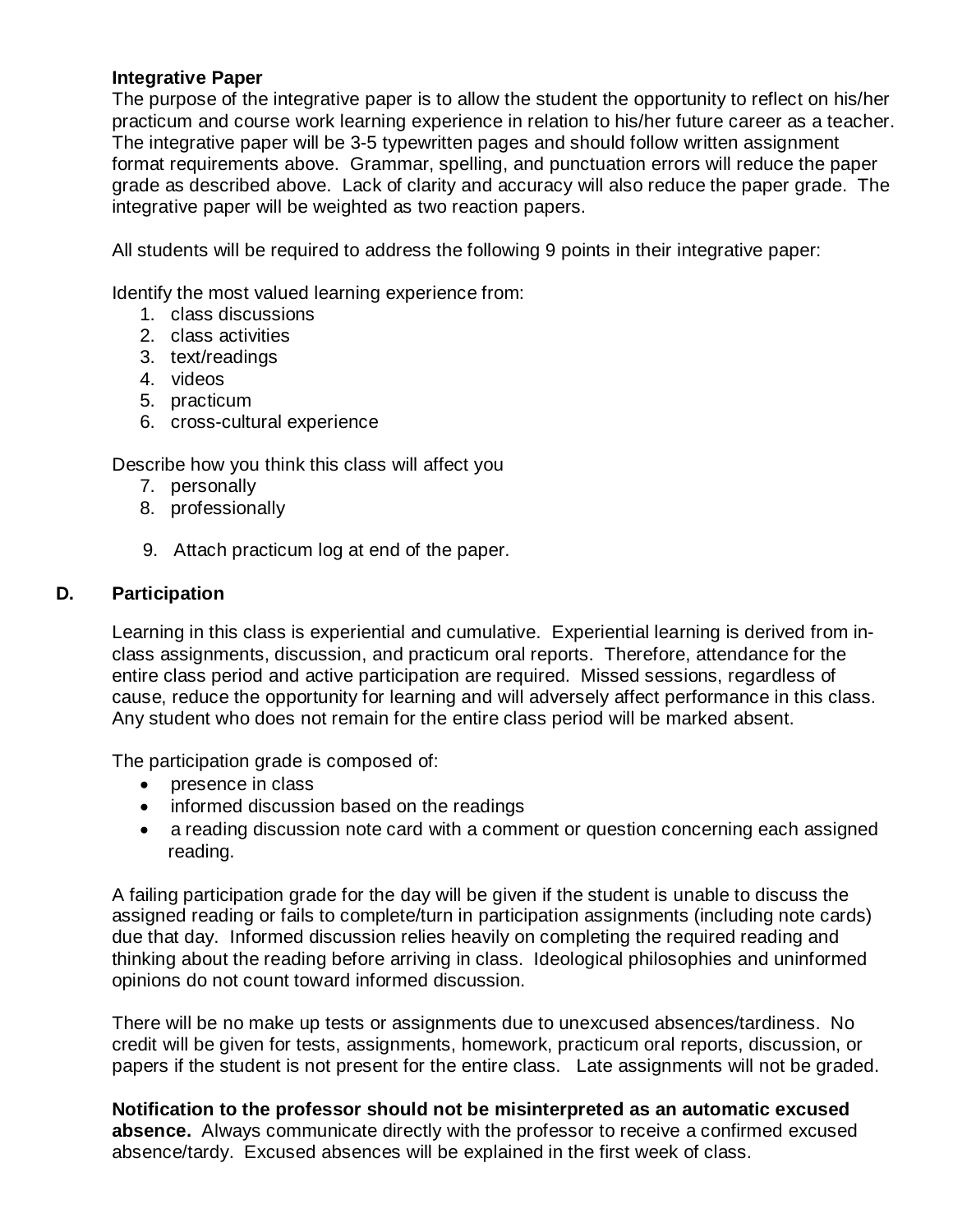# **E. CROSS-CULTURAL EXPERIENCE**

Students will choose one unfamiliar area of cultural diversity to learn about. Students will:

- **read one cross-cultural book or view one cross-cultural video** from **Addendum A**, approved in advance by the professor
- **read/view/complete/attend one cross-cultural book, video, interaction, event or performance** from **Addendum A or B,** approved in advance by the professor; **or complete additional research** approved in advance by the professor
- deliver a three-five minute class presentation concerning the knowledge gained from completing the above
- complete a typewritten two-page cultural experience review paper.

See Reading and Assignment Syllabus for approval deadline and presentation due date for this assignment.

The cross-cultural experience grade will be based on:

- documented completion of the approved books/videos/events/research
- a typewritten two-page cultural experience review paper (See **Addendum C** for review questions.)
- quality and effectiveness of class presentation (Use **Addendum C** for presentation outline

Documentation for the cross cultural experience should be attached to the review paper. Students will discuss this assignment in class and in the integrative paper. See Reading and Assignment Syllabus for these dates.

**Cross-cultural events and performances** are defined as experiences that inform the student about a social, cultural, or ethnic group different from his/her own. Examples include fine arts and dramatic performances, or exhibitions; religious programs, services, or ceremonies; ethnic programs, festivals, or celebrations; and instructor approved books or videos. The cultural event must be approved in advance by the professor, must provide new information or be a new experience for the student, and must be completed within the time frame designated in the reading syllabus. No credit will be given for late completion of the experience, experiences not documented on time, experiences completed outside of the term, repeating of prior experiences, cross-cultural experiences with which the student is already familiar, or changes in professor-approved experiences, without explicit professor approval.

# **VII. CONFERENCES**

Students are advised to contact the instructor in a timely manner for clarification of any kind. Refer to office hours at the beginning of the syllabus. If the instructor office hours are not convenient, other conference times may be obtained by appointment. Voice mail and e-mail are also available. Students wishing to discuss personal matters that may affect class performance should privately communicate with the instructor. Please do not announce personal matters or requests aloud in class.

# **VIII. OTHER POLICIES**

**A.** Please remember that this class will provide students with a simulated experience of being employed as a teacher.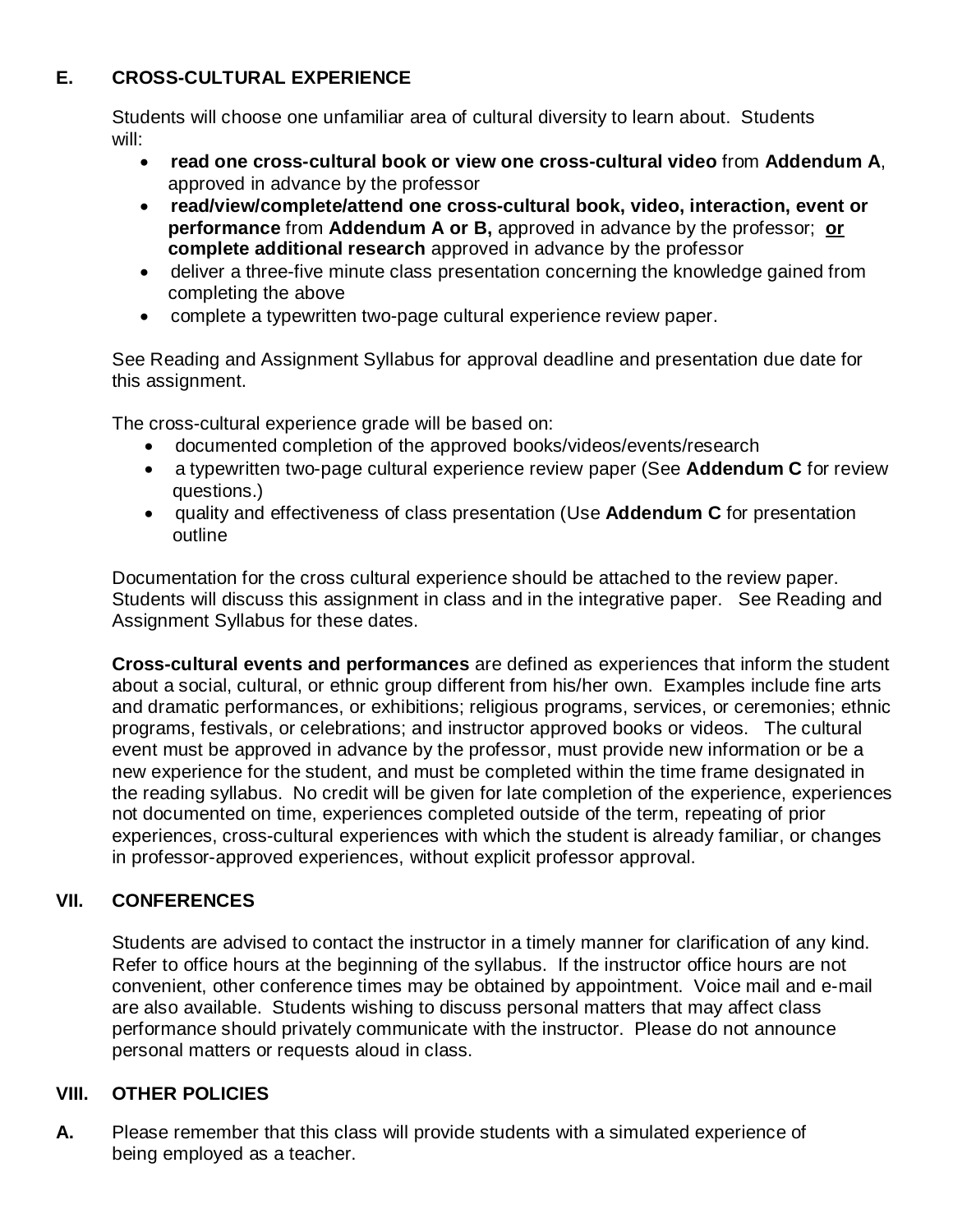- **B.** A variety of learning/instructional activities will be incorporated in this course. Students are responsible for reading text assignments before the class meeting to be able to benefit from additional information and activities. Please do not assume that the professor will simply lecture from the book. Students will be responsible for additional information and activities presented in class for testing purposes.
- **C.** Professional respect, courtesy, and confidentiality concerning fieldwork are expected at all times.
- **D.** Eating and drinking are not allowed in class. Your cooperation is greatly appreciated.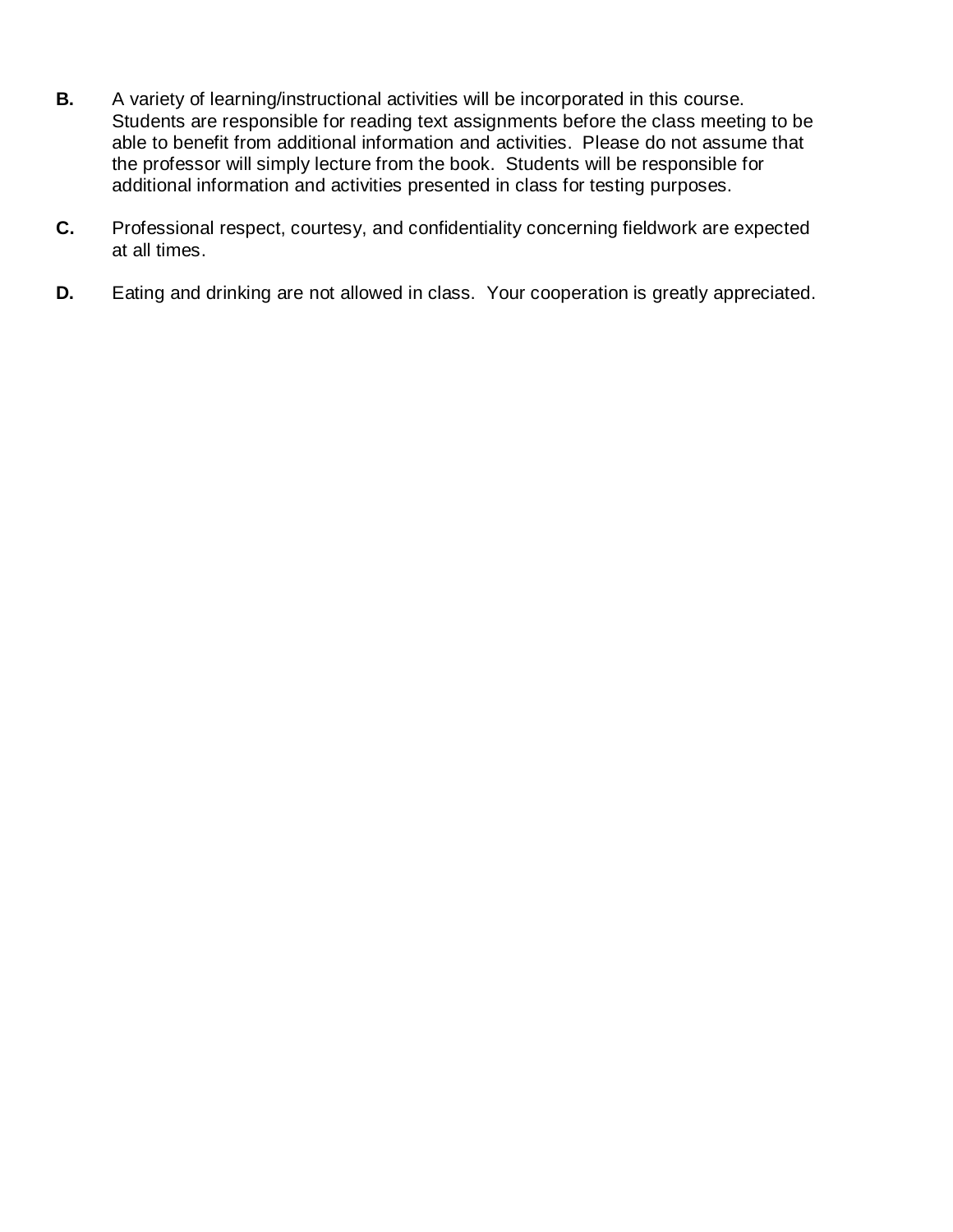# **ADDENDUM A: Preliminary Cultural Event Reading and Viewing List: Reading List**

#### **African-American:**

Angelou, Maya: *When the Caged Bird Sings* Hacker, Andrew: *Two Nations: Black and White, Separate, Hostile, Unequal* Morrison, Toni: *The Bluest Eye* Taulbert, Clifton: *When We Were Colored*

#### **African-American/European-American:**

McBride, James: *The Color of Water*

#### **Australia:**

Pilkington, Doris: *Rabbit-Proof Fence*

#### **China:**

Chang, Jung: *Wild Swans; Three Daughters of China*

# **European American:**

Grisham, John: *A Painted House*

# **Holocaust:**

Wiesel, Elie: *Night*

#### **India:**

Lahiri, Jhumpa: *Interpreter of Maladies: The Namesake* Roy, Arundhati: *The God of Small Things*

#### **Iran:**

Satrapi, Marjane: *Persepolis*; *Persepolis II*

#### **Irish-American:** McCourt, Frank: *Angelas Ashes*

#### **Latin American/Hispanic:**

Cisneros, Sandra: *The House on Mango Street* Esquivel, Laura: *Like Water for Chocolate* Santiago, Esmeralda: *When I* Was *Puerto Rican*

#### **Native American:**

Alexie, Sherman: *The Lone Ranger and Tonto Fistfight in Heaven; Ten Little Indians* Brown, Dee: *Bury My Heart at Wounded Knee* Dog, Mary Crow: *Lakota Woman*

#### **Socio-economic Class:**

Ehrenreich, Barbara: *Getting By: Nickel and Dimed in America* Grisham, John: *A Painted House*

See next page for **Addendum A, Video Viewing List**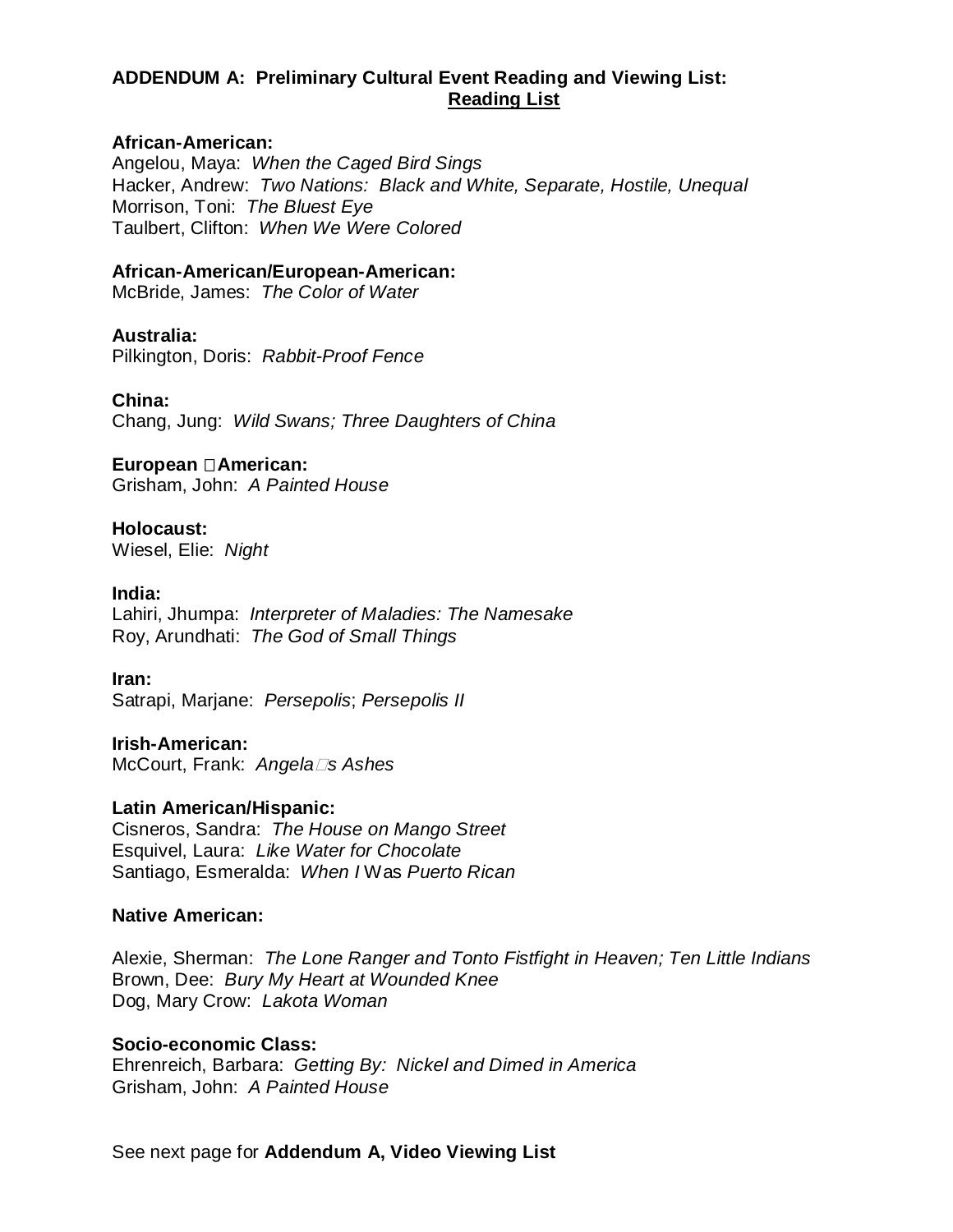### **ADDENDUM A: Preliminary Cultural Event Reading and Viewing List: Viewing List**

*Amistad* African-American

*Bend It Like Beckham* Indian/Irish/English

*Blind Spot: Hitlers Secretary* Holocaust

*Children of a Lesser God* Deafness

*(The) Devils Arithmetic* Holocaust

*Finding Forrester* African-American, European-American

*Hotel Rwanda* Africa

*La Familia (The Family)* Latin American

*Lakota Woman* Native American

*Nell* Appalachia, Gender, Disability, Socioeconomic Groups

*Real Women Have Curves* Mexican-American, Gender

*Schindlers List* Holocaust

*Skins* Native American

*Snow Falling on Cedars* Japanese-American

*Whale Rider* New Zealand, Gender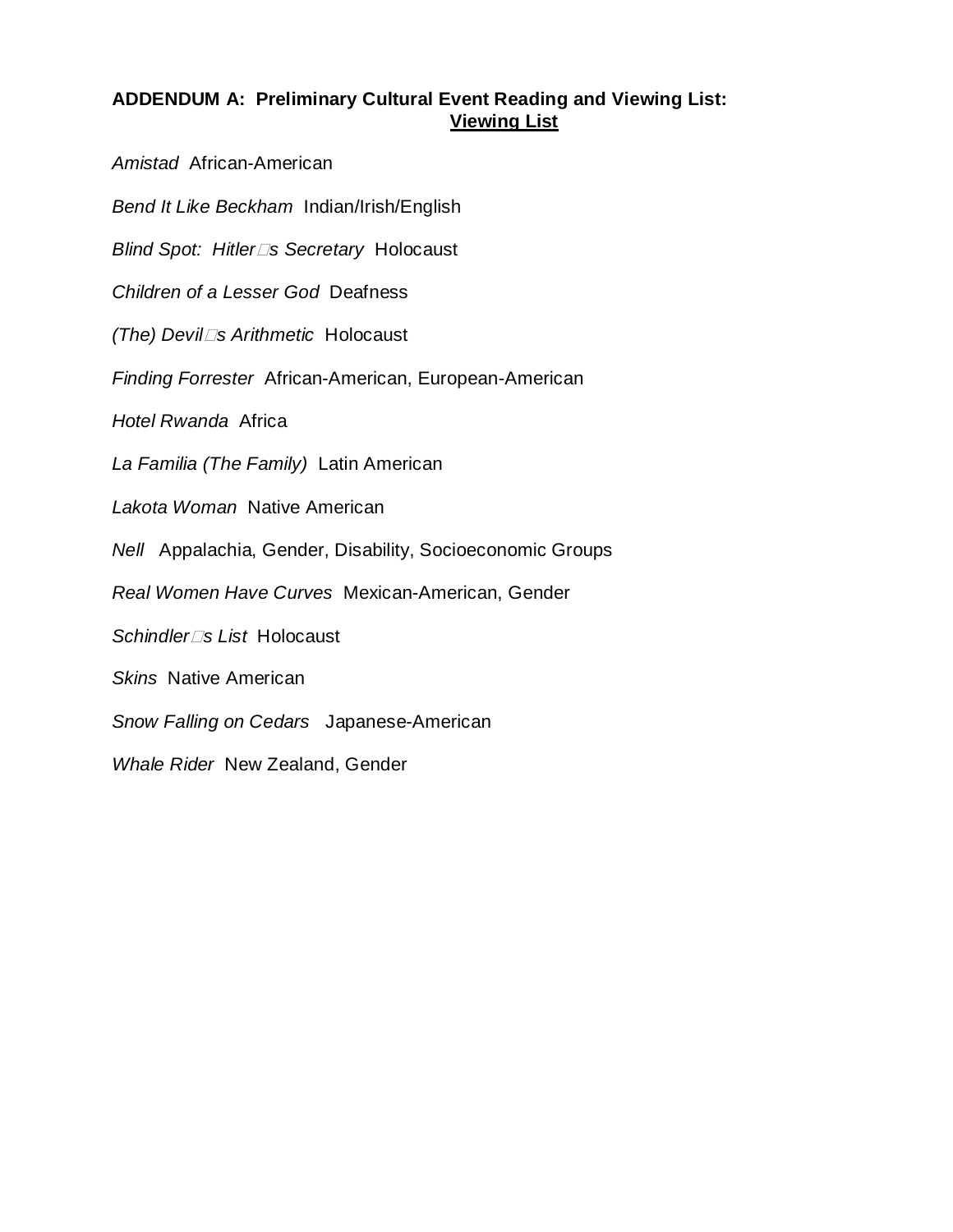### **Addendum B: Suggestions for Cultural Event/Experience**

A second book/video from Addendum A may be used to meet this requirement. Please feel free to suggest other events for consideration.

Arrange an interview and tour with a counselor at the Florida School for the Deaf and Blind See Dr. Masters; limited to two students.

Attend a worship service different than your faith/religious preference.

Attend local ethnic festivals: (examples) Greek Landing Day, June Lincolnville Festival, fall Menorcan Cultural Society Festival, March or April Native American Festivals, various times

Ft. Mose, first free black settlement in St. Augustine.

Greek Orthodox National Shrine, 41 St. George Street, St. Augustine Information on the first mass Mediterranean (Menorcan, Greek, Italian) immigration to the New World. See Dr. Masters; limited to two-four students.

Interview someone from another country to learn about their education system. See Dr. Masters for protocol.

Kingsley Plantation, Jacksonville plantation with remaining slave quarters.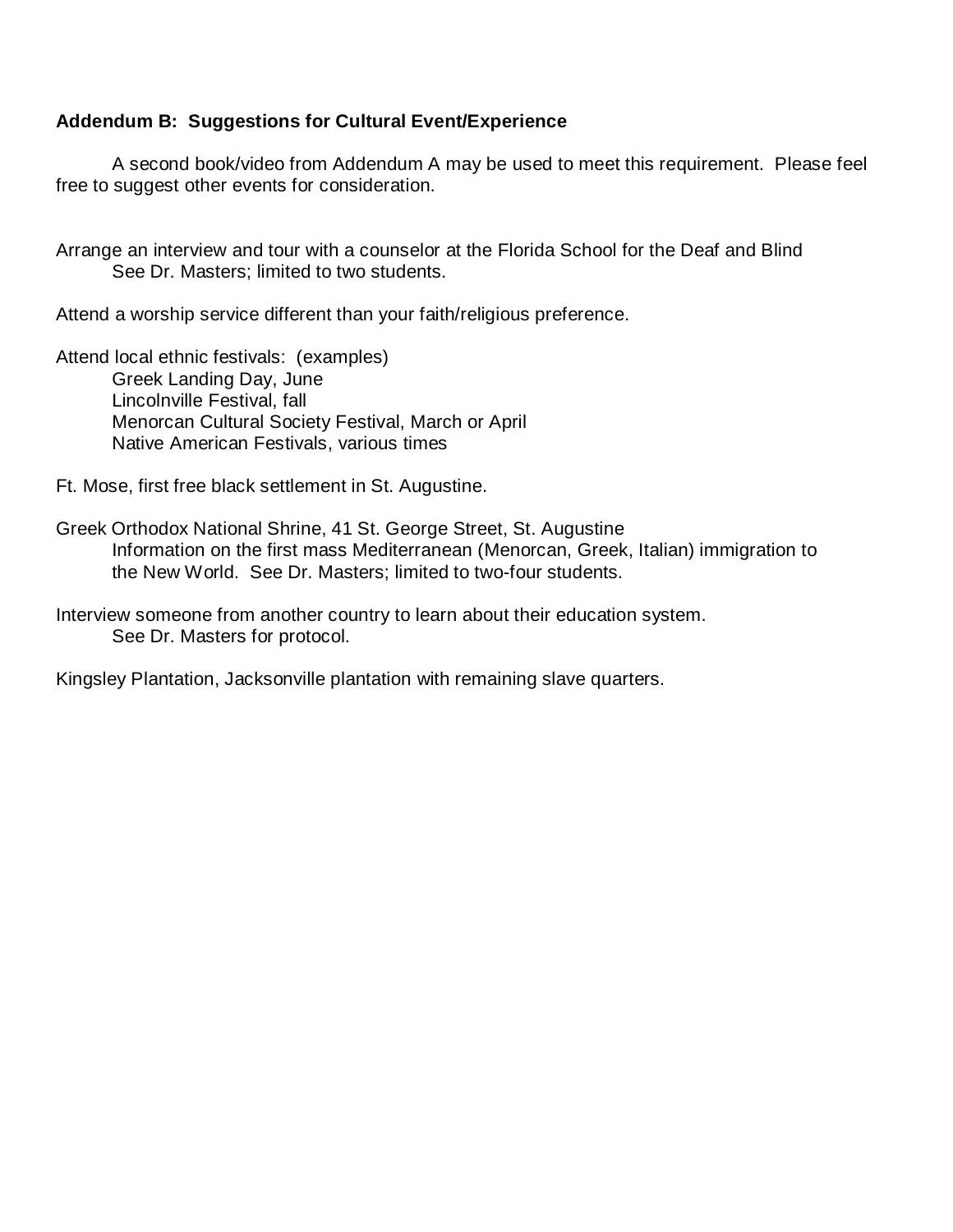# **Addendum C: Cultural Experience Review**

In two typewritten pages, answer each of the following:

- 1. Briefly summarize the new knowledge gained from this experience.
- 2. Briefly describe themes that emerged in this experience. Provide an example for each theme
- 3. Regarding the literary or visual works of fiction used:
	- How realistic were the characters?
	- What bias or stereotypes, if any, were observed?
	- Did the stories convey any inaccuracies? If so, what?
- 4. Regarding non-fiction or research material used:
	- Was the information presented well documented and well researched? Provide examples to support your answer.
	- What bias or stereotypes, if any, were in the information? If so, provide an example.
	- Were inaccuracies conveyed or promoted? If so, what?
- 5. How does this experience encourage understanding of human differences?
- 6. How can this be useful to teachers or anyone in any work setting?

# **Addendum D: Final Exam Portfolio Page/Religion and School**

After completing the assigned readings on religion and education, prepare a brief list of five points that, as a teacher, you want to remember concerning religion and school. The points should reflect good teaching practice and accurate legal policy concerning religion in school. For each point, cite the supporting teaching authority and/or current legal policy. The points may be presented in first or third person.

Example:

One point that I would like to remember is that Christianity is barely the world $\square$ s largest religious group, followed closely by the Muslim religion (Schwartz and Conley, page 83). This means that there is more religious diversity in the world than I realized, and it is likely that this diversity will be reflected in my classroom.

# Example:

Teachers must be alert to the distinction between teaching about religious holidays, which is permissible, and celebrating religious holidays, which is not. Source: A Teacher<sup>1</sup>s Guide to Religion in Public Schools, DOE website in syllabus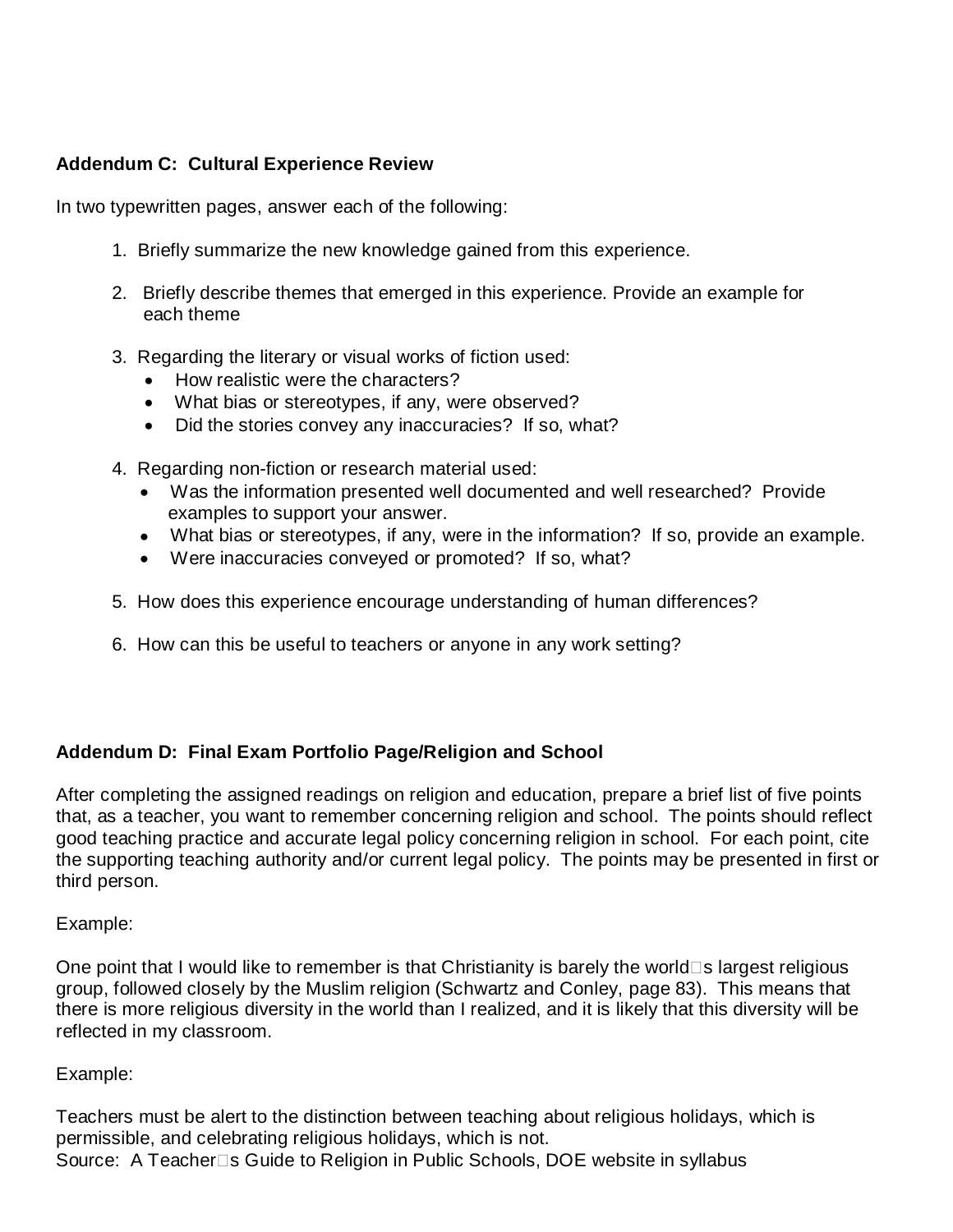# **Teaching Diverse Populations Reading and Assignment Syllabus** SJRCC St. Augustine Campus Fall 2005 EDG 2701 Section 10194 1:00  $\Box$  3:45 p.m. W Room C $\Box$ 0133 Tentative Syllabus/Changes will be announced in class. **Please adjust cell phones and pagers so that class is not disrupted**. **Read assigned text and/or other readings before class. Use key words if web site addresses have changed since this printing.** August 24 Introduction and Overview; Practicum Planning Koppelman, Ch. 1, Understanding Ourselves and Others Bring two \$.37 stamps to class August 31. August 31 Koppelman, Ch. 8, Rejecting Oppressive Relationships: The Logic of Cultural Pluralism for a Diverse Society Koppelman, Ch. 14, Pluralism in Schools: the Promise of Multicultural Education Takaki, Ch. 1, A Different Mirror September 7 **Practicum Orientation (required before beginning practicum)** Koppelman, Ch. 3, Understanding Prejudice and Its Causes September 12 **Practicum period begins** September 14 Koppelman, Ch. 13, Ableism: Disability Does Not Mean Inability Florida Exceptional Education Handout September 21 Learning Differences in the Classroom Florida Exceptional Education Handout Sweet (reserve), A Lesson Learned about Multiple Intelligences Activity Assignment: **1**. Complete multiple intelligences inventory at McKenzie, W., It<sup>I</sup>s Not How Smart You Are-It<sup>I</sup>s How You Are Smart, <http://www.surfaquarium.com/>and bring results to class; **2.** Complete Neil Fleming<sup>1</sup>s Learning Style Inventory Questionnaire at <http://www.vark-learn.com/> and bring results to class. (VARK= visual, auditory, reading, kinesthetic) Deadline for approval of cultural experience. Practicum reaction paper due September 28 Koppelman, Ch. 10, Sexism: Where the Personal Becomes Political Koppelman, Ch. 11, Heterosexism: Transforming Homosexuality From Deviant to Different Practicum reaction paper due September 30 **Initial evaluation form must be mailed by today by practicum sponsor.**

October 5 Koppelman, Ch. 2, Communication, Conflict, and Conflict Resolution Koppelman, Ch. 4, Learning the Language of Prejudice Takaki, Ch. 6, *Emigrants from Erin* Fox (reserve), The Controversy over Ebonics Freibert (reserve), A Mountain Legacy Practicum reaction paper due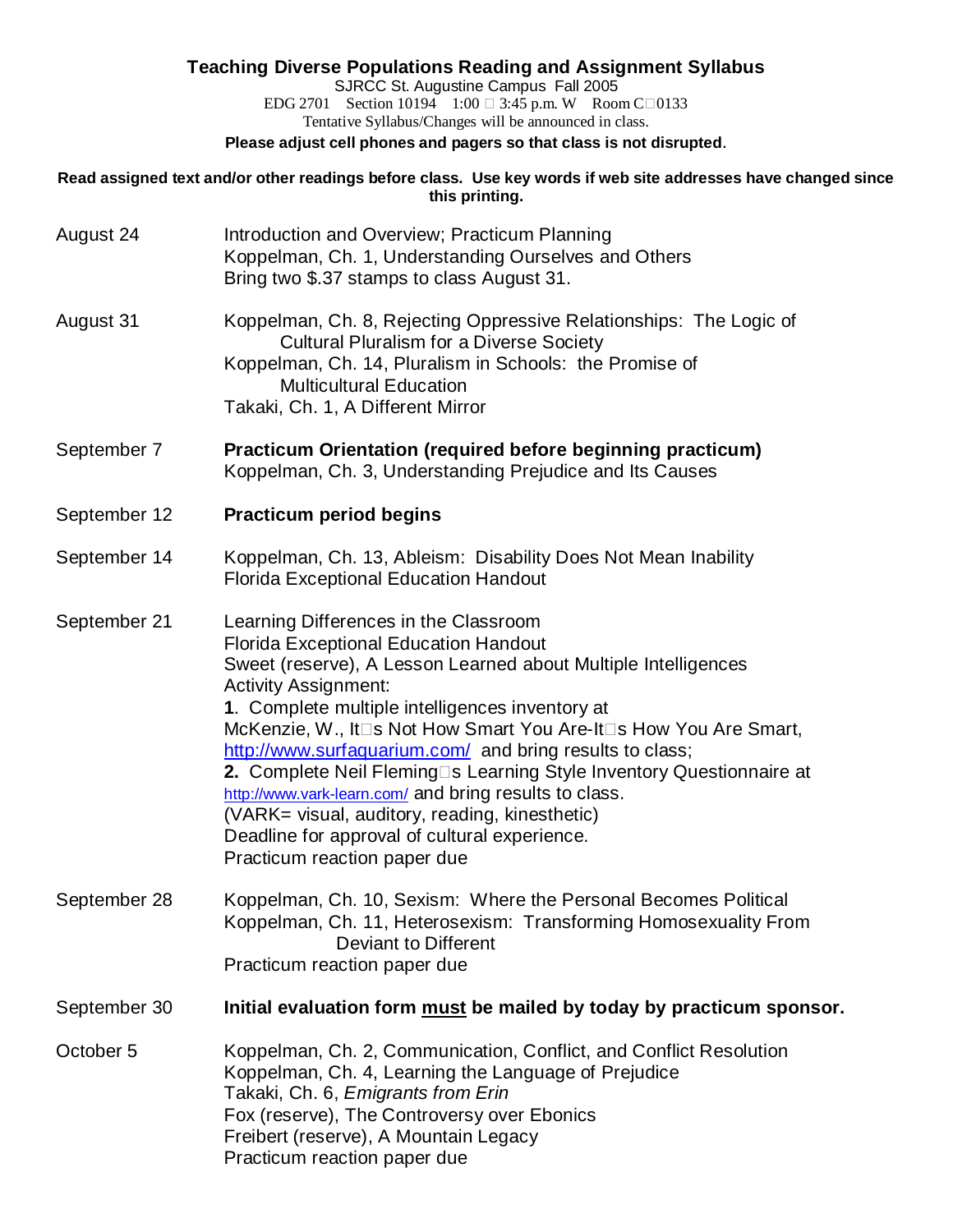| October 12  | Midterm exam<br><b>Theories for Understanding Culture</b><br>Practicum reaction paper due                                                                                                                                                                                                                                                                              |
|-------------|------------------------------------------------------------------------------------------------------------------------------------------------------------------------------------------------------------------------------------------------------------------------------------------------------------------------------------------------------------------------|
| October 19  | Koppelman, Ch. 6, Nativism: The Paradox of Xenophobia in a Nation<br>of Immigrants<br>Koppelman, Ch. 9, Racism: Confronting a Legacy of White Domination<br>of America<br>Jim Crow Museum field trip<br>Practicum reaction paper due                                                                                                                                   |
| October 26  | Takaki, Ch. 3, The □Giddy Multitude□<br>Takaki, Ch. 5, No More Peck o□ Corn<br>Takaki, Ch. 13, To the Promised Land<br>Practicum reaction paper due                                                                                                                                                                                                                    |
| November 2  | Takaki, Ch. 7, Foreigners in Their Native Land<br>Takaki, Ch. 12, El Norte<br>Final Exam Video Portfolio Page due<br>Practicum reaction paper due                                                                                                                                                                                                                      |
| November 4  | Last day for student or instructor initiated course withdrawal with a $\square W\square$                                                                                                                                                                                                                                                                               |
| November 9  | Takaki, Ch. 8, Searching for Gold Mountain<br>Takaki, Ch. 10, Pacific Crossings<br>Practicum reaction paper due                                                                                                                                                                                                                                                        |
| November 16 | Koppelman, Ch. 5, The Roots of Oppression: The Subjugation<br><b>Of Native Americans</b><br>Takaki, Ch. 4, Toward the Stony Mountains<br>Takaki, pp.225-227, The End of the Frontier<br>Takaki, Ch. 9, The □Indian Question□<br>Final Exam Video Portfolio Page due<br>Practicum reaction paper due                                                                    |
| November 18 | Last day to complete final week□s practicum hours<br>Final evaluation forms must be mailed by today by practicum sponsor                                                                                                                                                                                                                                               |
| November 23 | Koppelman, Ch. 7, Religious Diversity: The Struggle for Religious<br>Freedom<br>Takaki, Ch. 11, Between □Two Endless Days□;<br>Harrington, (reserve), Buddhism; Islam; Sufism, Sikhism;<br>A Teacher□s Guide to Religion in Public School,<br>http://ed.gov/inits/religionandschools/index.html<br>Final Exam Video Portfolio Page due<br>Practicum reaction paper due |
| November 30 | Takaki, Ch. 14, Through a Glass Darkly<br>Final Exam Portfolio Pages due<br>Cultural experience presentation and review paper due                                                                                                                                                                                                                                      |
| December 7  | Integrative Paper due                                                                                                                                                                                                                                                                                                                                                  |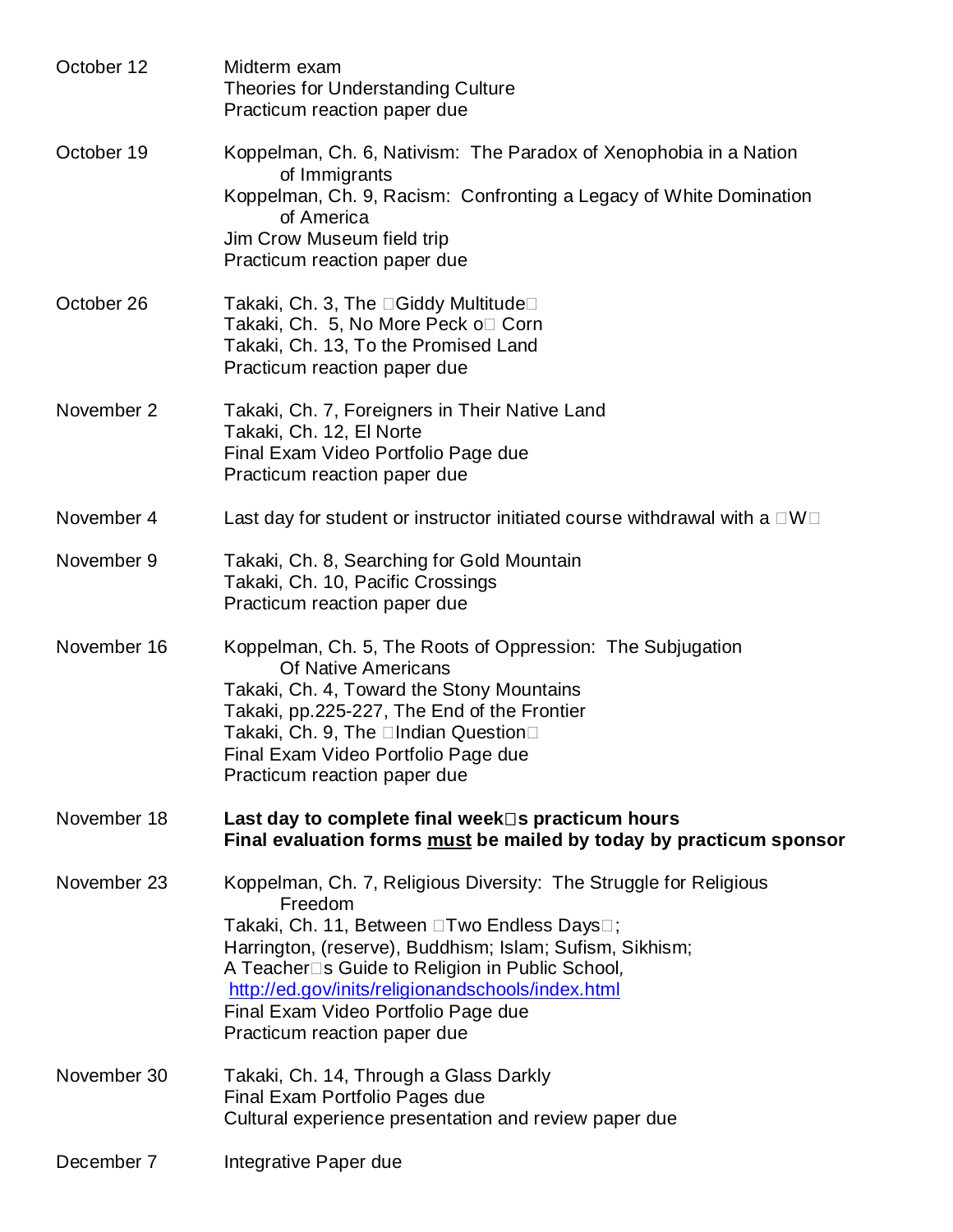Complete and return this form to your instructor.

- I have completed EDF 2005, Introduction to Education, with a grade of C or higher.
- I understand that by enrolling in this class I will become a pre-service teacher and will be expected to demonstrate professional behavior in this class and at field sites. I also understand that failure to demonstrate professional behavior can result in sanctions ranging from a lowered grade to removal from practicum.
- I have read the syllabus for EDG 2701 and will comply with its requirements. I understand that the EDG 2701 Fieldwork Information Packet is an addendum to this syllabus.
- I understand that it is my responsibility to seek any needed clarification in a timely manner.

\_\_\_\_\_\_\_\_\_\_\_\_\_\_\_\_\_\_\_\_\_\_\_\_\_\_\_\_\_ \_\_\_\_\_\_\_\_\_\_\_\_\_\_\_\_\_\_\_\_\_\_\_\_\_

Print Name Signature

\_\_\_\_\_\_\_\_\_\_\_\_\_\_\_\_\_\_\_\_\_\_\_\_\_\_\_\_\_

**Date**